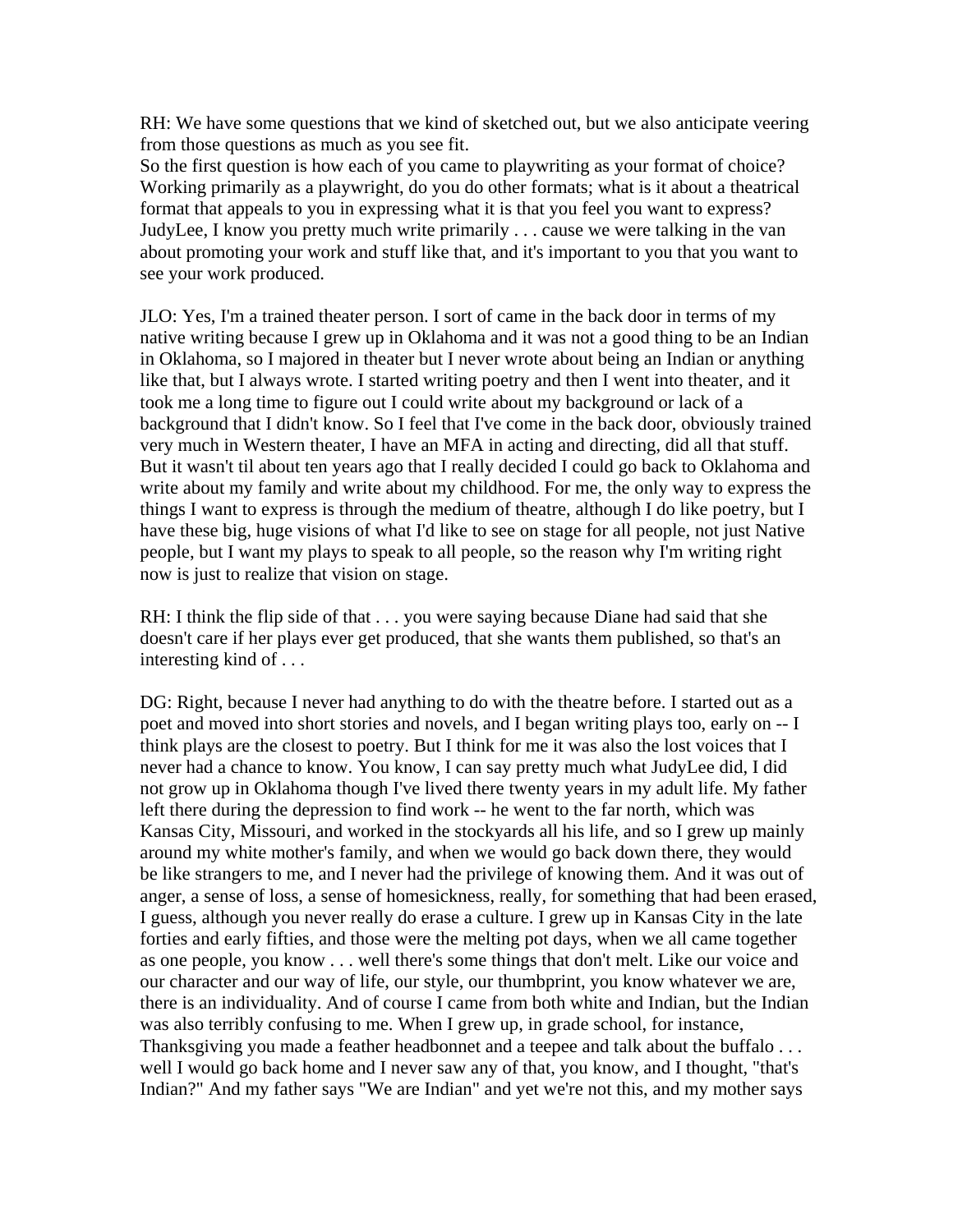"We're white," and there was a big gulf between that. So it was like having all these dots that you had to draw lines between. And writing for me was the avenue, the vehicle, to do that, and there's still such an overwhelming sense of loss because you write a play, which is like an emblem, it's not the real thing, and yet, somehow, when those voices come alive again, I think it brings back oral tradition. It's such an artifact, the word on the page -- in fact, there's some belief, Native belief that writing actually kills the word because the voice is a spirit being, and you tell a story and you make a trail on which you have to walk, you create a whole world. And so what is this written thing here on the page, it was like a little coffin. But, you make that facsimile, and then it's brought to life again, and on stage or in the speaking of it that old life begins to move again, even though it never has that real life, it gets somewhere in the neighborhood of, a gist of what maybe what was at one time, that is so integral to my being that there was this great hollow space. And I remember in my father a great silence and an anger too, and I never understood it. He's been dead now since 1962, he was a fairly young man when he died -- '72 I mean, he was 62 when he died in '72 -- and I think part of the burden of what he was and never allowed to realize, he just had a hurt and a loss, and I think it was part of, he turned his back on that culture, and there's a price that you pay for that.

MM: I came to writing as an actor, and I actually was, I guess, writing for many years before I recognized that I was writing, cause I was creating original work and creating original work collaboratively, and I never considered myself a writer or a playwright. I came to having to write my own material because there was no place or no characters or no stories that I didn't have to bend myself way out of shape to play. I mean, yeah I studied the Shakespeare and the Chekov and I can do that, but I'm real tired of having to do that and that being the only choice. In university I performed with the black theatre workshop, and that was better in some senses and I could, you know, relate, but it still wasn't right in there with what I needed to say. I was part of the women's theatre collective there, and that was okay too, but then again, there was another part of it that did not fit. And when I moved to Canada, I moved because at that time there was a beginning of a vital community of performers, of artists, and within that, as well, it was always the guys' voice, you know -- being part of the first production of "The Rez Sisters" still left that taste in my mouth, well, you know, there's a feeling here about women that doesn't seem to be coming from us, and being caught between fighting the sexism in the Native community and fighting the racism in the women's community didn't really leave me any choice but to write it my damn self! So, I had a great resistance to writing things down, and so a lot of my early pieces I don't have a record of because they were pieces . . . I come from the Spiderwoman tradition, they trained me, and that again is a very organic process of having it come from the body, from the image, from the story, from the gesture, out of the body, the word comes as whole form, which is theatrical. So I had a great resistance to writing down my work other than as the notation of what I said. And what I said in any piece never really gave the full picture if you read it of what the piece is when it's performed. I still haven't really gotten a handle on that except being really detailed, and sometimes that's boring as hell. When I did finally write down "Princess Pocahontas and the Blue Spots", it was after the fact of the production, which always drives production people mad, you know that kind of work, because they're running the show and saying, "Ah I don't have a script!" But it's often not finished at the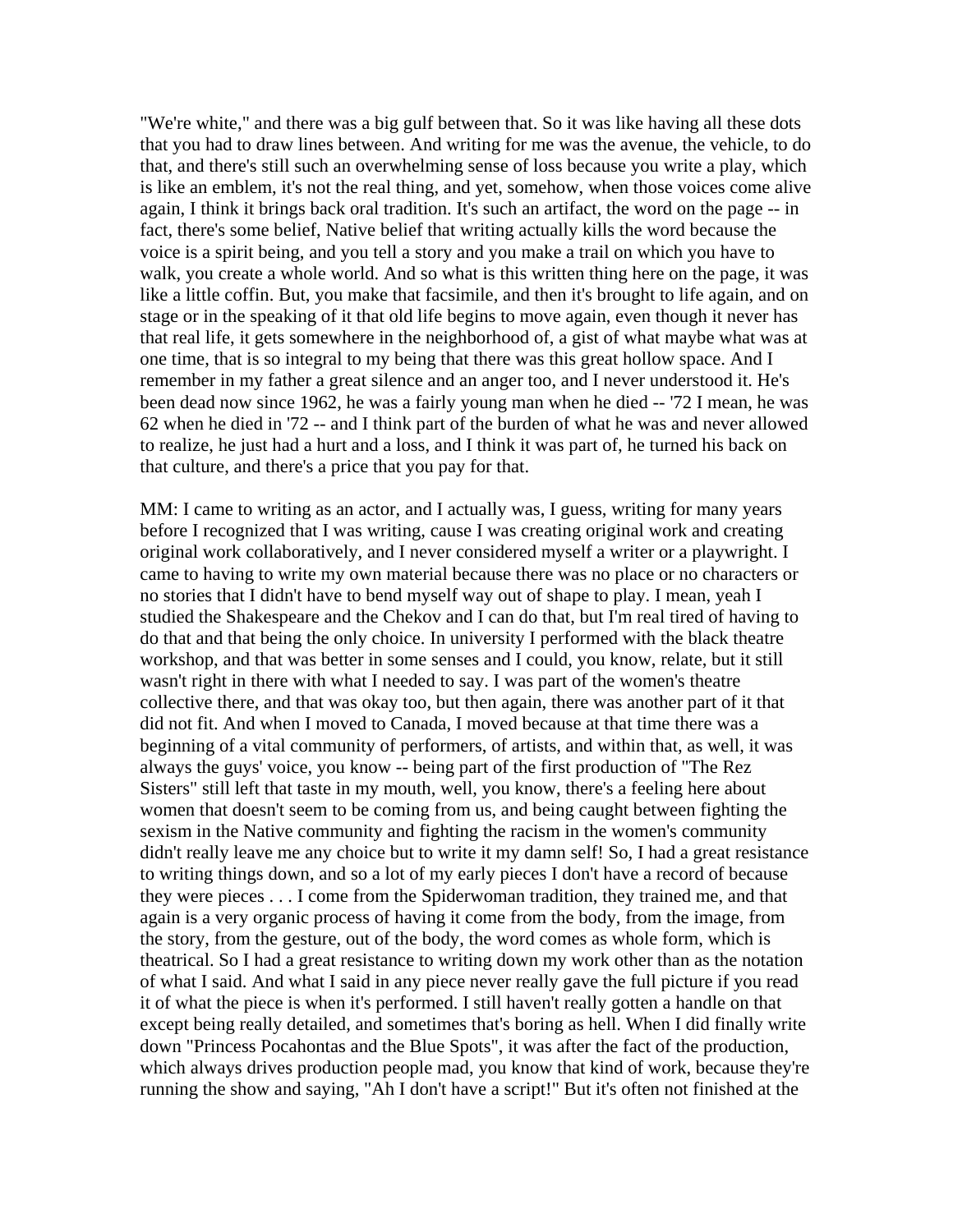time when you start with that kind of work. The first time I really went through and wrote down was when I was preparing that script for manuscript. Now, so that was ten years ago -- now I do sit down and compose at the computer, now, more often I'm in the subway or on a plane or on a streetcar somewhere, I write more like that than I do, as much as I go through the motions of, okay, this is my little sanctuary, this is my office, this is where I write -- I really don't write there. I write walking down the street, I write going somewhere, I write talking to myself, I write in the shower -- and yet, when I sit down, it's like the act of notating what I've been writing all this time. I still write best on my feet, because that's my . . . there's two different things going on in the process -- I'm most at home with the process of starting with a feeling, a word, and getting it up through the body and the text arrives. But there's also times when I've written things in another process where it also came out cold. It took me a long time to call myself a writer for all of those reasons, and because I come from a storytelling tradition but also the storytelling, the method of storytelling as a play building technique, that seems somehow to be apart from sort of the sacredness of a text which never then gets changed -- and one thing, I don't feel because a piece of mine has been published that it's finished, and I resist that feeling of "Well, I've got this book now, its out, does that mean I can't change anything?" Well, no, so . . . that's how I came to it . . .

VM: My people are very visual storytellers, and I come from that too. My father was a well known leader, and I used to see that when he'd tell stories. . . and my mother was a spiritual leader and I used to see that when she talked. And so my whole life I've been really working closely with my people, with the struggles that I see my people going through, generational grief things that peole are struggling with. And I see that, when I started coming to it I see that they were silenced, you know, and there was no way to tell that story because the grief was so big, and a lot times they were so frozen, so numb, so I used to work closely, I still do work closely with people who are [...] survivors. So I use theater as a way to get them to be able to put words to their experience, and I ask them to develop, and start telling me, a little bit about their story. I ask them to show it to me. And so I started to get interested in that way, and I used to write it down like poetry, when somebody would tell a story, I'd get that image stuck in my head. I remember this one woman talking about how, when she was a little girl, she used to be so quick she would catch fish with her hands, and then something happened, she lost that. And so I get an image like that and I start working with it, and working with the person with that image. The first play that I wrote, "Song of the Circle," it was the first time I had actually written a play, and I didn't know anything about Act One or Act Two or anything about character [...], and I was asked to write this play for this youth conference, and I just started to write and all these characters came up from my experience. People that I knew of and some of my own experiences came in [...] And I saw how powerful it was for healing, for people to be able to see their experiences, and what a powerful tool it was. So I got excited about it, and that's how I started. I did that play for awhile, and it was shown at different places, but I felt like that wasn't enough. It seems like as I was evolving, the ideas would get bigger. The first play had to do with the place that I was, and I wanted to move further along that. And so the history of residential schools is something where there's lots of silence, and people have a really hard time talking about that history. And so I wanted to [...] a passion in my heart to write a play about residential school. And all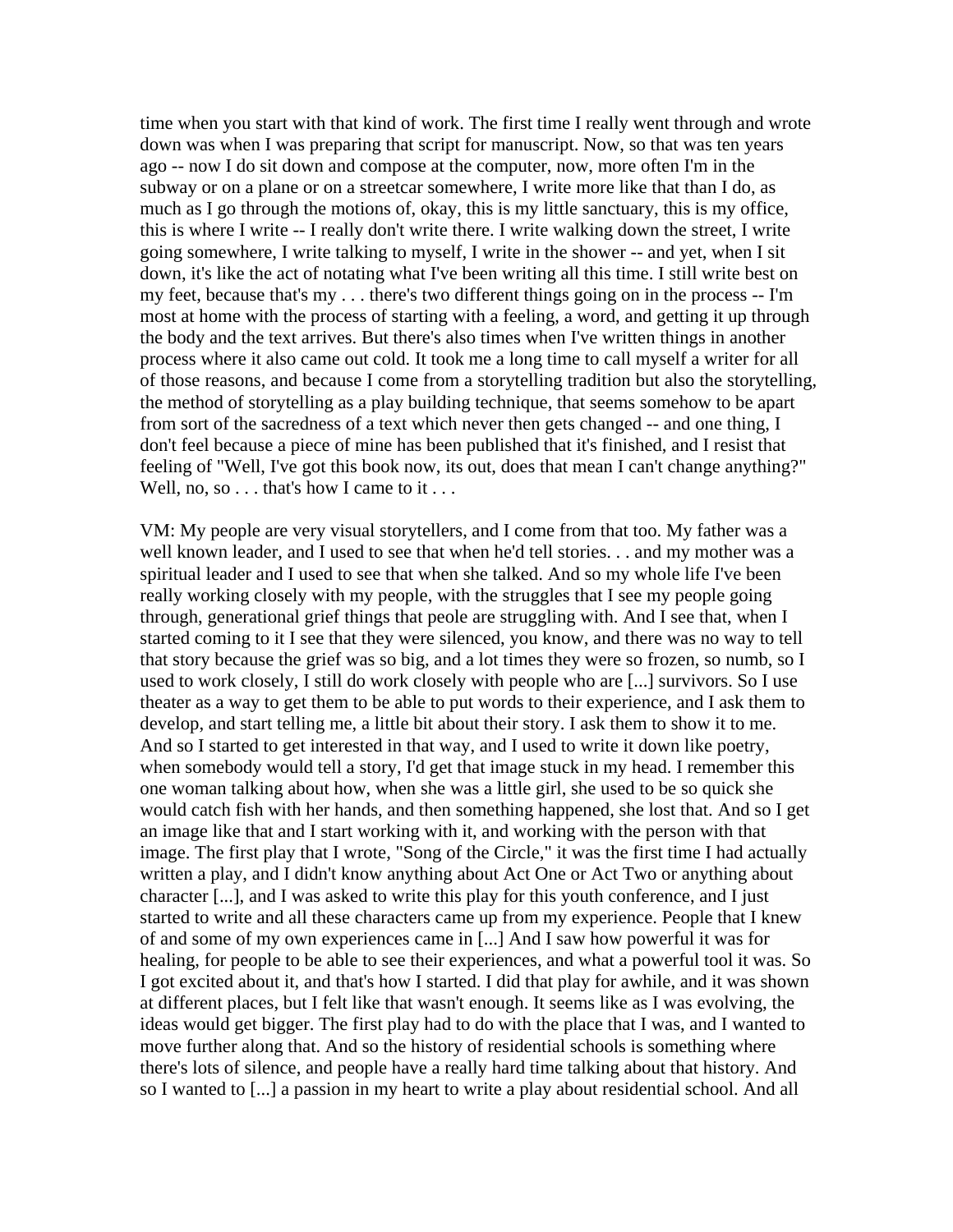of that came from stories my mom told me. Listening to her stories over the years, you know we'd go on trips and she'd just be talking and talking -- she'd be talking to keep me awake cause I was the one who was driving -- so she'd talk and talk and a lot of times she'd tell me the same story over and over, and I'd think, "doesn't she remember she told me that story back in [...]" And we'd be going along and she'd tell it to me again. And she told me so many stories, and sometimes she'd tell me really deep stories that I know was coming from someplace was inside her, that she'd been holding onto for a long time. And she'd tell me these stories and I decided I was going to write this play called "The Strength of Indian Women," and that's all I had was the title. But I was going to write this play about the strength of Indian women. And when I started to write, I don't think the idea of being a playwright or storyteller, that I had planned it that way, I always think about it that I was chosen to do that, because I had this gift to hear what this girl said. And so when I write "The Strength of Indian Women" a lot of those pieces, like Maria, it's a long piece, a long monologue, that's exactly what came out, and I heard the accent of the woman who was speaking, and I was writing and it was like she was talking as I was writing . . . then I'd get up to walk around and cry for awhile because that's what was happening [...] and then I'd go back to writing, and I wrote it all down, and then I never touched it again, I didn't change anything [...] And so that's how it is a lot of times when I'm ready to write, it comes out like that, and it's just such a sacred experience that I was really concerned about where my words are going to end up, what's going to happen to them because it was a sacred ceremony that brought them, and they are connected to ancestors, to the ancestors' stories. I always thought about it that way, and I always think that I could wake up tomorrow and quit writing. So every day I have to say thank you for it, for that gift, because when it comes out of me, it releases hundreds of years of oppression, coming off of me, and I think that that's a real gift, and that was such a big responsibility to care for the people. So I've been asked to do another play about residential school in Canada, that is this Aboriginal Community Foundation that's been set up, and the issue of residential school is front and center [...] and I've been asked to write another play about residential school that would take it into a bigger scope, not just women but the men's experiences, and families, and how it broke families. So that's already starting to come, and I'm really excited about that. But I don't know how long I'll be doing that. I write poetry too, I write lots of poetry, short stories sometimes. But I travel to a lot of really remote communities in the north and I work with Native people and black people, and I use this way a lot, it's a big part of what I do.

SHF: You said you want to be very careful, very cautious about where your words go, do you mean that in terms of who is doing the play? How do you feel about non-Natives, for example we're doing a reading tomorrow of "The Strength of Indian Women," as non-Natives, is that problematic for you? Is that what you meant about being careful about where your words end up?

VM: That's probably part of it, because those words have a history, my mother's, my grandmother's, my great-grandmother's. I just found out not too long ago, I thought it was a Native group of women who were doing the play, and then when I spoke to you and I asked and you said, "no -- we're in Oxford, Ohio." But I didn't get a sense that that was going to be a problem. I would have a problem with non-Native people doing my play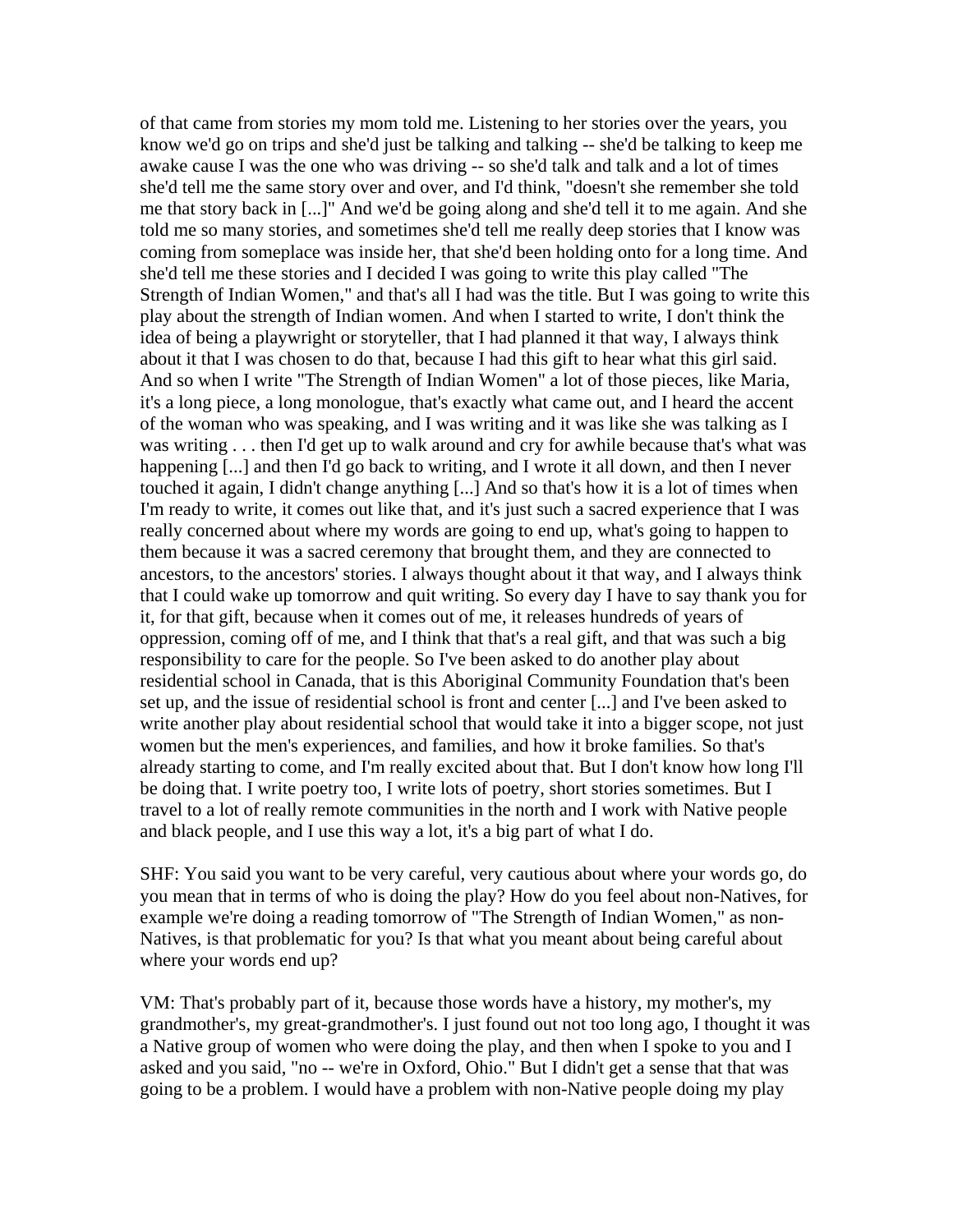and bringing it into my community -- I would have a problem with that, but I guess it just depends on the context and how it's being brought out. And I really appreciate the fact that you invited me to do it too.

RH: I'm really glad that you agreed to do it. I wasn't sure how to ask, whether you wanted to be an active participant in it . . . I know you've seen this work a lot, you've worked with that particular play a great deal, I know that doing a play that you haven't worked with quite so much, sometimes it's very difficult participating in the reading, it's more helpful to be hearing it, but I was hoping that you would be amenable to doing it with us.

VM: I'll be glad of that.

JLO: One thing I wanted to say about what Vera was speaking about, which I really admire, was she said, "I didn't know Act One, Act Two, I just wrote . . ." and again, I kind of had to come in the back door, you know, I knew Act One and Act Two, and I learned a very traditional Western structure that my plays don't fit into. You know, I've been working on a musical for almost five years now, and I hear, I write the lyrics and most of the music, and trying to get that music down on paper has been very, very difficult because it doesn't fit, even the music doesn't fit, it's not quite two-four time, it's something else. So I can really appreciate that you just trust what you were hearing and didn't worry about a format. What I'm having to do is break out of the strictures of what I was taught, and it's taken me a long time to break it down, but I realize there's just no way that the sounds and the words and the music that I hear can fit in that mold, it just doesn't fit, you know.

DG: I appreciate that too, because I teach the conflict resolution, and yet the voices, when I start to write are not that at all, so how do you put those two worlds together? You don't really. How do you call what you do "drama" or "plays" when actually it goes around them pretty far.

SHF: I wonder too if that has to do as much, at least partially due to the fact that you're women, I don't know, I mean that's another question I have. Certainly, what you've talked about already is a perspective that's drawn from your cultural background. Many female playwrights are also sort of writing against the traditional, the canonical Aristotelian style. Do you think that being a woman has anything to do with breaking from that, or has that influenced your writing at all? I mean, here we are at a conference [. . .]

DG: Getting back again to what JudyLee said about "Is this really worth writing about?" I think maybe as a woman you feel that, but then as a minority on top of that, is it "Who cares?" You know I remember . . . and the way part of my family looked down on the other part, you know, who wants to hear, I had to get over that hurdle too, is this worth the words on paper. I would like to talk more too, later, about the vehicle of playwriting.

MR: I never sat through it, until 1985, and I went to Penumbra Theatre in St. Paul, and the reason I went to Penumbra was because I had a brother who was in Vietnam, and they were doing a play about African-Americans in Vietnam. I mean it just totally blew me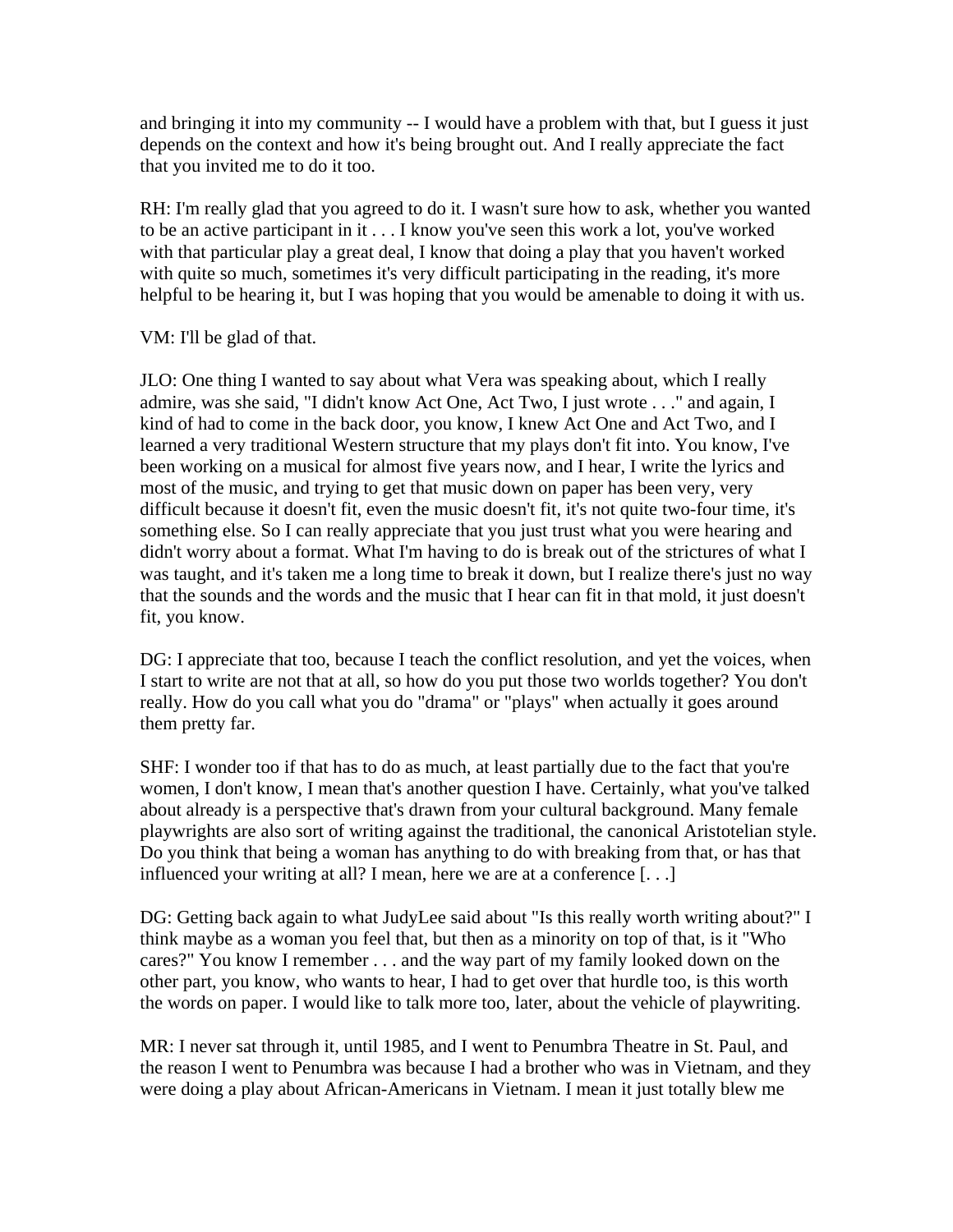away, but at that point I didnÕt think, "I'm going to go home and write a play." I mean, it was that experience in the theatre that blew me away. Last year was the first time I ever saw [. . .] It was the first time I had ever seen anything like that, and, again, it totally blew me away. I had no idea that those kind of things were possible. It was probably in '89 or '90 that [...] looking for radio plays, and she said, "write something [...]" and I said "no, no, no, I write poetry, I write stories, I write, I write, I don't do plays, I don't know what that is." And she kept calling me and I finally wrote something just to get her off my back. And nothing ever came of that piece, and looking back on it now, I wrote, and this has happened in everything I've written since then, where there's the two worlds, there's the physical world and the spiritual world. And, I mean, that's just what comes out when I write. And at that point in time I didn't know how to put it on a piece of paper in a way that anybody else could understand it. So I literally wrote two scripts. You know, I don't know, I mean I write, and it's the kind of thing where it just happens or it doesn't happen. The things that work are things that, it seems just literally come through me, I don't have a choice. It's just like the whole thing is there and I have to just sit down and write it out. I was commissioned by Child's Play Theatre to write a children's play for them, and what I set out to do was to write a piece that was completely androgynous, so any character could be male or female, and because Child's Play Theatre is a white, suburban theatre, I tried to write a piece that could be played by anybody of any race. And I worked on it and worked on it, and then Monica Marks from Winnipeg came down and Gary Farmer came down and we workshopped it at the Native Arts Circle, and I thought that "this works." And then when Child's Play Theatre took it and they had a reading by an all white group of suburban kids, I realized how badly I had failed to make this piece I had that could be played by anybody, because once these white kids sat down to read it, it was so clearly Native that what I had set out to do I had totally failed at. So that was a shock to me.

MM: But was it good? Did you like it?

MR: Well I liked what I had written.

MM: Did it work for that bunch of kids?

MR: They didn't do it with that group. What they did was, Child's Play collaborated with a black theatre, and what they did was, they cast inner city youth in the piece, and that worked, with the exception of the end scene, because in the end scene the grandmother goes into the Spirit world. And when they directed it, they had her die, which is a totally different concept. So I had little kids leaving the theater in tears, and I thought, "that's not what I meant to do!" But it was one of those where in my mind it was clear what I was thinking, and I thought it was clear on the paper, but that's not how it got interpreted by the people who were reading it, and so one of the things that I learned was, like when stuff is so internalized that you don't even think about it, that if I was going to put my stuff out there I had to think more clearly about how I was putting it out there, or what needed to be explained. And then there's stuff that I refuse to explain.

I think the thing that I'm trying to do in theater is, right now, is to put the tools into the hands of the people. And my last three projects have been actually to figure out how to get people from a grass roots community level to do theater that grass roots community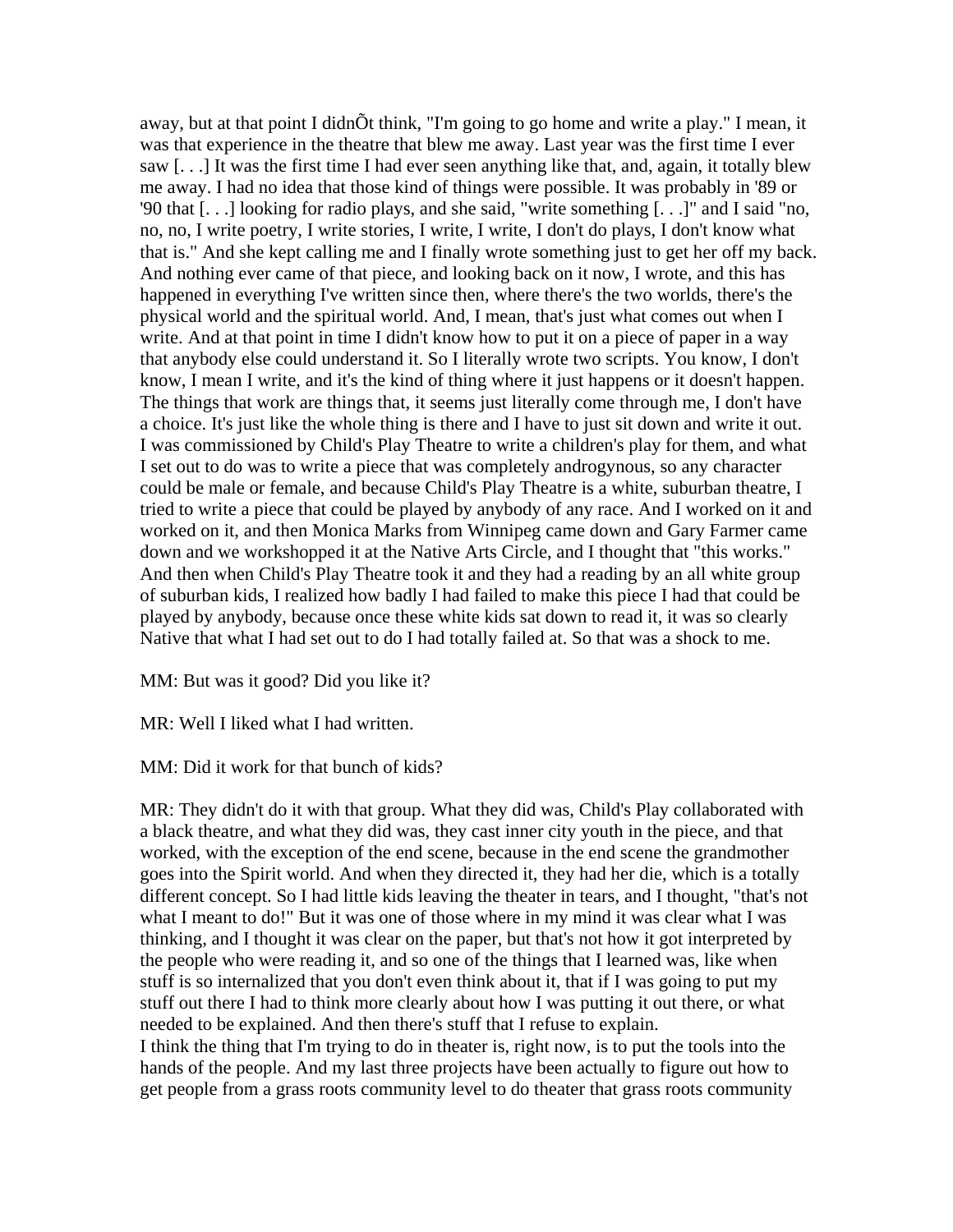people will come see. And with the "Free Fry Bread" piece, I mean, it was in a white theater, in Minneapolis, and it was the Indian community that filled the house. And that was just by word of mouth, people coming to see the piece, then going out and saying, "You got to come see this." And so that the last night of the show they turned people away at the door. And it's the kind of thing where it was Indian people coming to see it and liking it, and that's what I was trying to do.

PJ: What I was going to say, was that experience, as you described it, really opens up a kind of question that centers around how do you, the process of writing, then the after process of marketing your work, then the aspect of finding the audience for the work as well as finding the performers for the work which you talked about earlier. I just would be interested to hear how that's negotiated in the process. Do you think about, in the process, about the audience or the marketing or the reception? Earlier, I believe you mentioned that, I don't want to say your words, but something to the effect of, "it's the work right now, I'm not really concerned about the commercial or . . ." And then there was a response that "I do care about that." I think that's a very interesting tension. I know that's often a concern in African-American writing.

DG: We're also very different people, I think that's a good lesson too.

VM: Could I just say something about that? When I did "Strength of Indian Women," it opened in at the Women in View festival, which is an organization that is non-Native, and it opened there, and then I had the opportunity to have it continue to play in that theater, the theater in Vancouver. And so I went and talked to them about two things that I was concerned about, because of the spiritual content of the play and because of the issues that it brings up for people, because of the history of our people, the struggle with alcoholism--I had asked them if they would not have their bar as part of the theater, that they could close down. And I asked that if she wanted to direct it as a non-Native woman, that she have a co-director who would help with the interpretation. Because the first play I did had spirits, and the non-Native director who directed it was so confused with that that he said, "I'm just going to put the railroad track right in the middle of the stage, and I want the dead people to stay on that side and the living people on this side," and so he missed the whole idea. And I could see what was happening, he couldn't interpret it, it wasn't laid out for him. So I didn't want that to happen with this one. And so, she told me that she would consider those things, but she didn't know about the bar, but she would consider those things, if I would consider putting my play on and double bill it with a play about white men, because we can't just tell that story about [ . . . ] and bring it out. And so I refused, and it never got to a mainstream theater. And then someone came to me after that and told me, "if you ever want to make it in mainstream theater, you know, you're going to have to make the nuns the focal point of that story, not those kids . . . nobody wants to hear that." And I said, "well, I guess I'll never make it in mainstream theater, cause I won't do that." And so, I think of my audience, I think of my responsibility to my people, and I always dreamed about writing a play, writing something that's universal, but I think there's too many of our stories that need to be told as yet, that need to be written by us, from our experience. There's a lot to think about.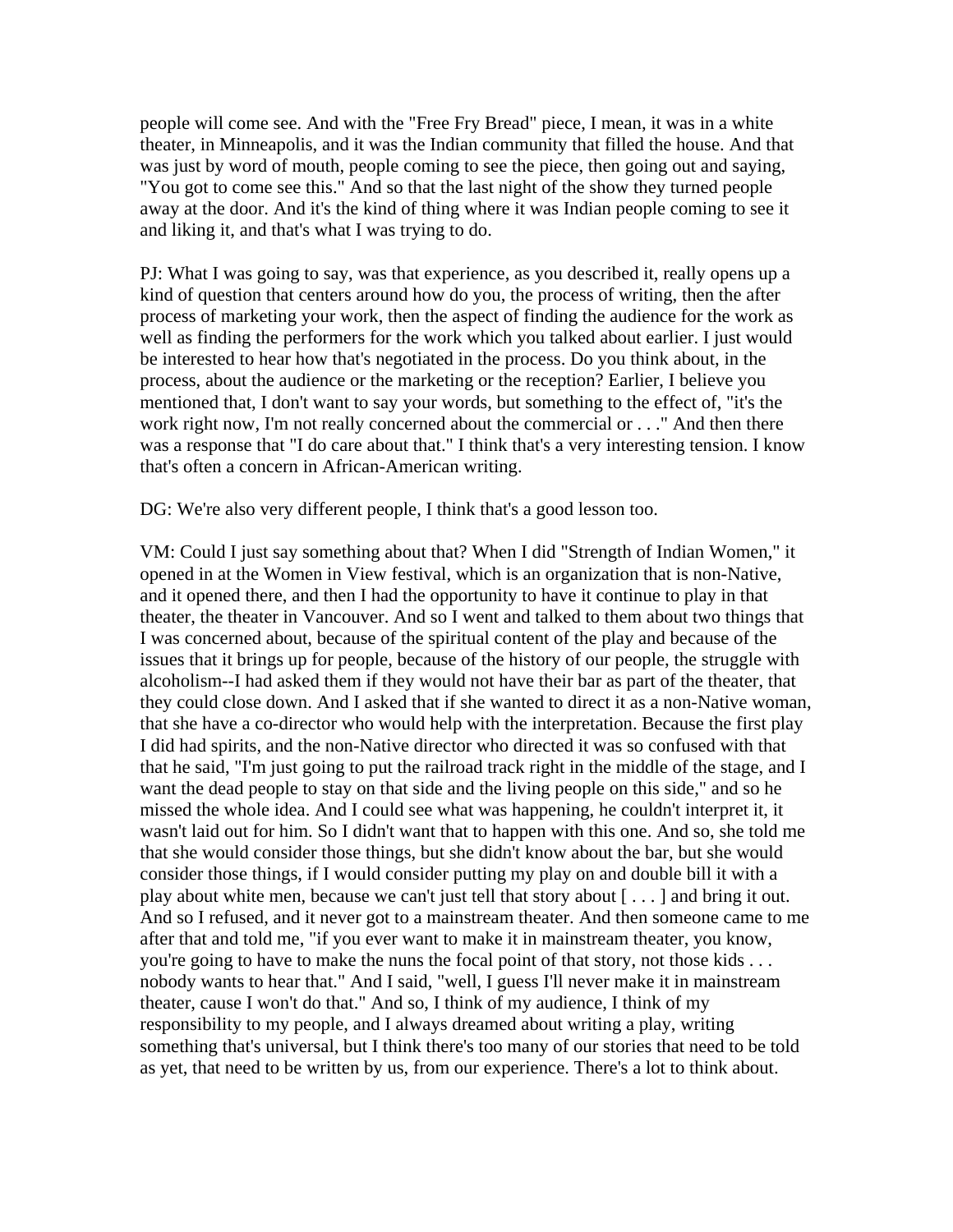MM: I don't think about the audience, to me, especially since it's a process that you say, you have a need, it has to come out, I don't think about who's going to see it, hear it, if they care or not. I know that comes in somewhere down the road, but in the process of creating, it doesn't come into it. And I also try to write different voices, spirit voices and [...] and, again, how to write that, how to write that so that it comes close to representing what you hear, see, or experience is something that, you know, the railroad track--CONTROL YOUR SPIRITS! That's a great story.

DG: You know, at a recent conference we were talking about critical theory for Native plays, and trying to come up with a word of how you access both worlds, just as you said. And we really couldn't--we started off with "magical realism," but you can't borrow a term from another culture. How do you say "both worlds coming together and interacting," you know, having a term, having a nice, clean term? And I think that's one of the next steps of . . .

MM: But that characteristic that you're asking about is what is  $[\ldots]$  look like the cultures that we come from [ . . . ] particular women. I think that that characteristic, the awareness of more than one world, more than one reality, is something that is specific to Native women.

DG: You come up with a word, something like "spiritual dualism," it's so hard...

MR: See, I don't even see those as two things...

MM: It is all part of the same thing.

DG: So whenever you have a word to suggest, or a term, it's important to come up with something.

MR: What I did with one play was I just wrote everybody's character, to say, this one's a spirit, this one's not, then once it was played, it was actually clear who the spirits were...

JLO: I have a, in my musical, I have an old woman who to me just comes through the sky, I mean, that's the stage direction, she comes as if she was God. To me that is so clear, and I had a designer that just, "How do we do that on stage, JudyLee?" I mean, it just, we don't have, in my view, enough designers who can share the kind of... lack of a terminology, or, I don't know, I mean I couldn't, I didn't want to prescribe to him, I didn't want to just design the set, but at the same time, it was so clear to me, it was so clear, and I thought, "how could it no be so clear to you?" But he wanted to technically "know" how to do that, and I kinda wanted to play with it and see how you might kinda follow that. So those are the kind of serious issues if you want your work out there, particularly if you want it out there in mainstream theatre, those confront me all the time.

PJ: I guess what I'm hearing, which is so exciting, is that there's at least this duality, how to talk about it, and finding that vocabulary to talk about it and how to realize it, you see... But then, at the same time, being conscious and resisting given paradigms, which, in turn,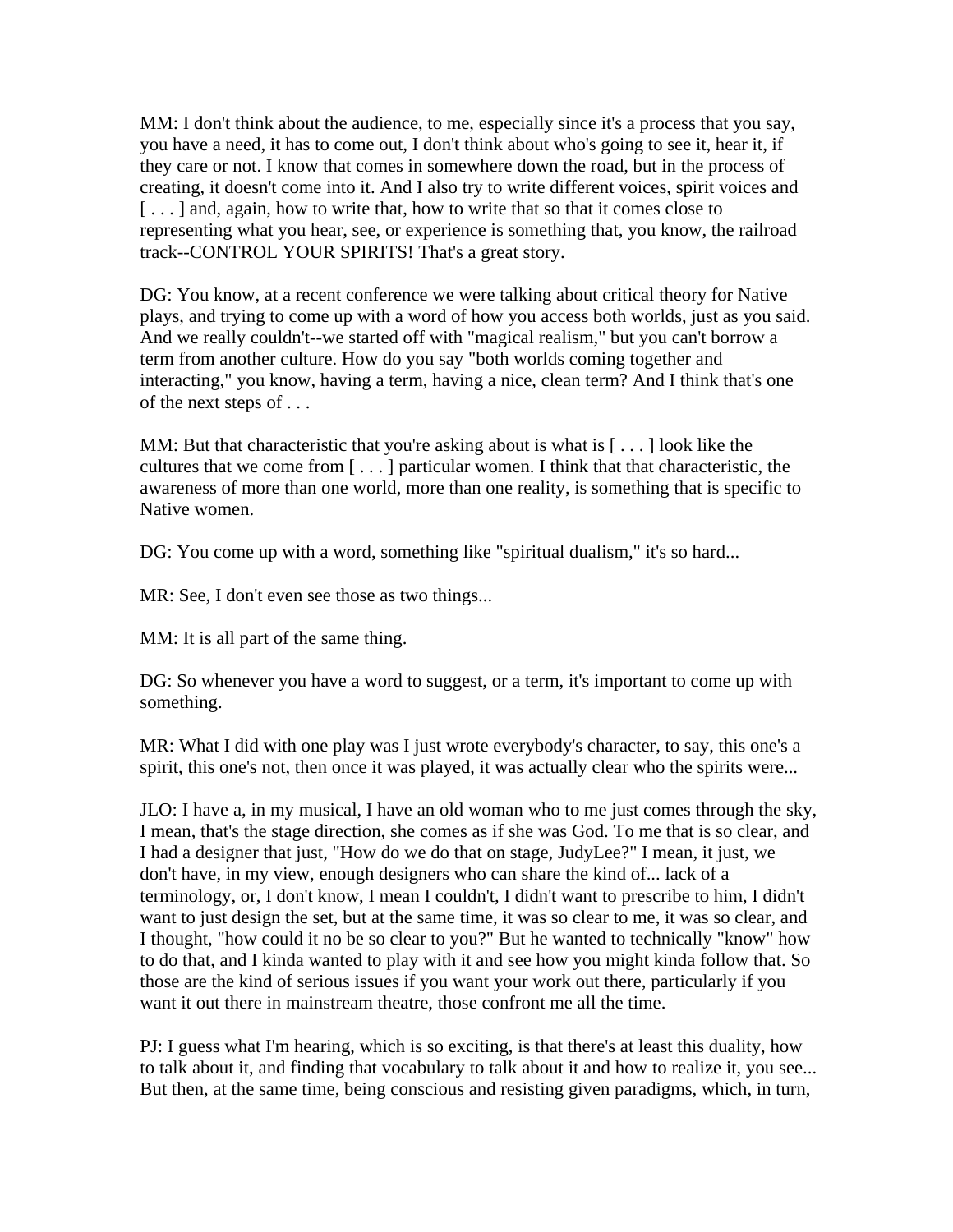defines it, do you see what I'm saying? I know this issue of "magic realism," that term, you know, it's been applied to Toni Morrison, to her writing, but really what's happening in her writing really traces back to certain kind of African relationships with the living spirit world, and so forth, and so on. So how do we then talk about it, when perhaps there are these, and, you know, God forbid I would bring this word in too, these multiple borders that are everywhere.

JLO: I think that, in terms of the anthology, that what I would like to see is for us not to be defined by all those words like "this play is a drama," "this play is a musical," "this play is a..." whatever, I would really like for that to not happen. I don't know how you organize it, but there's no need to put a stamp on it, you know.

RH: No, no, that wasn't in the plan.

VM: I was thinking about words, you know, and about a lot of times when I'm working, I'm trying to figure out a word or something that I do that's really strongly from my culture [. . .] my writing, and I will go to the Elders and try to find a word in the language. So I go to them to find out, is there a word in the language that describes this  $[\dots]$ Maybe it could be this or this... But I always like to try explore the language even though I don't speak it, so that the work is truly, it is describing something to me that is truly from my culture, which is what my writing, what my writing is firmly connected to. Otherwise I'm trying to describe something that is outside my whole system and whole way of thinking and then trying to immunize it. [...] from the other side...

LAH: We have a term that I actually used in one of my plays, it's  $[\ldots]$ , it mean everything is everything. It doesn't, you know that's the Choctaw language, and it doesn't apply to everybody else, but that's the term that, you know, that  $[\ldots]$ 

DG: I took a physics class in college because I'd never had the privelege of taking science before and when I went into energy fields, and I never really did create [ . . . ] but we talked about energy fields and electricity and other words I can't even remember right now, I got so close to  $[\dots]$ 

LAH: I started to use a term in the academic side to explain literature and  $[\ldots]$  really what I think that I do. I started to use "polyography" because the work that I think that I do as an artist has to do with not just itself but accumulating within that wholeness. So I started to apply that to what I think many writers do.

(Break for refreshments)

DG: It's my interest to talk about how you write Native plays on the basis of oral tradition which does not build to a crisis like the standard--you have to have a character and what gets in the character's way, and how is the outcome--you can't really do that when [ . . . ] So how do you take something like oral tradition, which is very close to theatre, I mean, it's the spoken words, in which there are some stories that take seven days to tell--there are some stories that don't have a [ . . . ] until a week later, and it suddenly dawns on you,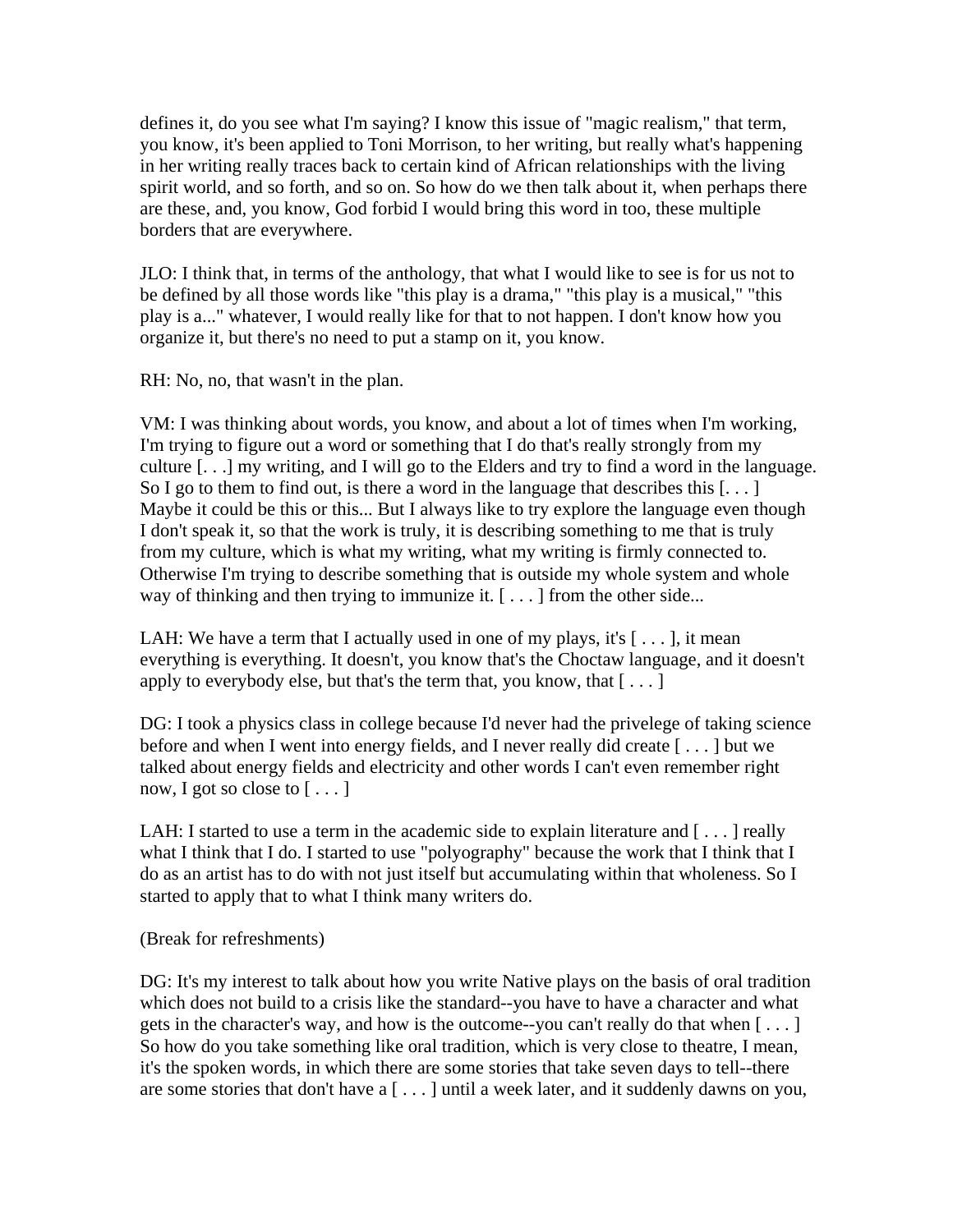"Oh--that's what it means." It sometimes depends even upon the elements, the time of day, the time of year, the hearer also changes the meaning--and so how do you get all those intricacies into something as static as the theatre that we now represent? And how do you also reach an audience--I mean you can do something sometimes very Native, you lose your audience, they start looking at the ceiling, their watch, you know, to move on? So these are just things that interest me . . . so I would like to hear [ . . . ] how is it possible to do both? You have to communicate, I mean, you have an audience, some of  $[\ldots]$ audiences, some don't. These are just issues that interest me.

## $[\ldots]$

LAH: You know, you're right, for teachers and for teaching that is a good question, and I don't want that muck up anything that I do, and I start with a . . . and it goes back to what you were saying . . . when I start to write, whether it's . . . I just do it, you know that wonderful story about Oklahoma, or . . . I just can't worry about that. I really think that that's got to stay out of the process of writing, the question of audience is not important, it's about what I'm doing as an artist. What I'm doing with my community, who I call on to do it with. It's all got to be separate, you know? I have students too, I teach in a white institution, who take literature or theatre to help get that, but they get "Frankenstein," as a trickster character. [ . . . ] teaching, but it's got to be separate from the process of creating. And some of our stuff that we go back to doesn't have a conclusion, doesn't have that air that art . . . and I just can't worry about that, you know, I just sit down to write. So what if we don't become Tony Kushner? I don't know.

DG: I was thinking for an image . . . I'm also thinking [...] if I could just find a concrete image, and this last playwriting conference that I was in, in Albuquerque, the one I told you about, we sat around the table talking about Native theatre, and we could never come up with any definition-- "oh, it's like electricity, somehow the magic happens, you plug it in and there it is." But I left this New Mexico terrain and I was flying back to Minneapolis and all of a sudden the snow was there, and the ponds were frozen, and you could see the pattern of snowmobiles or whatever, ice fishing houses, and I thought, "a Native play is like a frozen pond in winter, it's just there if you're in the right place," you know, and I tried to get all this abstract imagery and I felt I got near to saying something that it was like, and then I wrote it down on paper and it kind of disappeared. You know, it's like walking by a picket fence, and there's this scene behind it, and if you don't look directly at it you can see what's there, but the minute you try to get to it, it's gone. So this is the area, the difficulty I have . . . all the areas we are trying to define, and yet I think it needs to be defined.

[?] Why do you need  $[\dots]$ 

DG: Because it's something so magic and so wonderful in the world [...] And to relate something that you know in your heart to somebody who doesn't [ . . . ] I feel it's important, because I've known both [...] and I know they never understood where my father came from, and he was very wise ...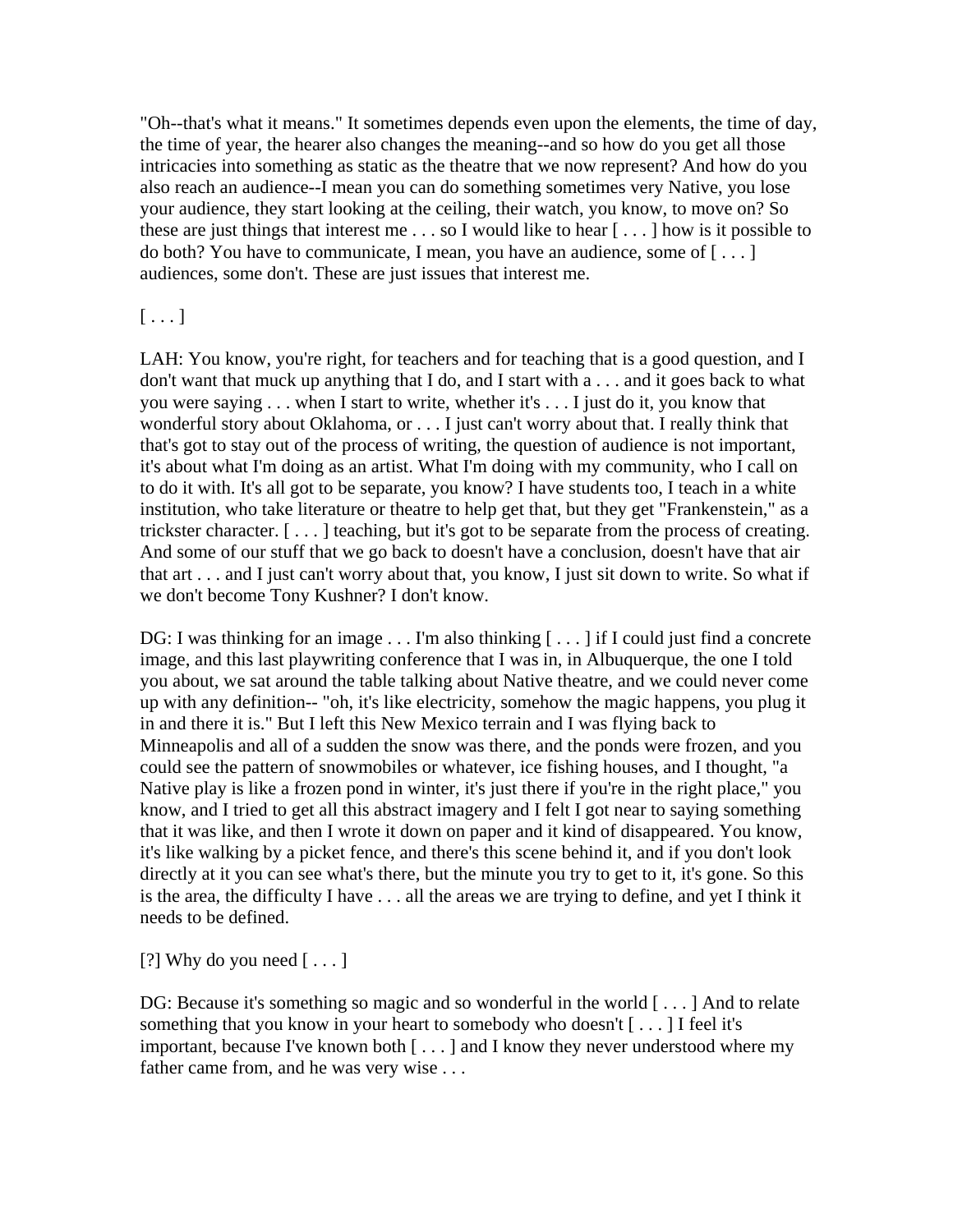MM: Do you have it, the explanation? Do you have it? The communication?

DG: I go to a conference  $[\ldots]$  where you have to talk about it  $[\ldots]$  but there is something dismissed, and I don't want it dismissed, maybe it's because where I come from and what I've experienced, whereas you who've grown up in it may not feel that need that I personally do.

JLO: See now, I feel the same way as Diane, [ . . . ] I want desperately for people to understand what I finally get down on paper to move it on to the stage. I don't care if they get the possibles, and I don't really care if it fits any mold, but I want them to get it, I do . . .

MM: It's not so much that  $[\dots]$  necessarily creates that, I mean, I'm there too, but it's, in the writing and performing the voice and the telling, has been so much a part of my resistance, that if some white folks don't get it, well, too bad.

#### $[\ldots]$

VM: You know what I feel about that, is that I feel like white people have to work harder to understand, why should we have to [ . . . ] defining ourselves in the white context. Why don't they work harder to understand it?

## $[\ldots]$

VM: I remember doing a performance of "Strength of Indian Women" at a conference [...], and one of the things, we weren't going to do it at first because I just was starting to feel tired all the time, because afterwards people would be coming up and they would be wringing out their guilt and shame and stuff, and wanting me to take care of them. And I didn't want to have feel like I had to do that, because [...] it needs no explanation, it's so clear--this is a story, this is the reality, this is what happened, and this is the story I'm telling. And I didn't want to deal afterwards, to take care of people, who got stuck on [...] And what happened at that conference was I put that out there [...] I said, "you're going to have to work really, really hard for the next two days, to understand what happened [...] but I really don't want you to come and ask me. I want you to work hard to figure it out, because we're coming from two different worlds here, and I won't have much energy afterwards to try and help you understand my world. You're going to have to understand my world the best way you can, coming from where you're coming from. So I don't want you to come bothering me or any of the rest of the storytellers." And it was really interesting because then they couldn't even say "hi," "nice day," or anything, and they, like skirted around us . . . And so the next day I said, "it doesnÕt mean you can't talk to us, it's just that I don't want you laying your stuff on us. You know, there's a huge piece of communication or understanding that's missing here, and I've been working at trying to overcome that all my life--I want you to work it now, and then we'll meet in there somewhere, if you're willing to work at it. But I don't want you coming to me, expecting me to explain it, interpret what I'm doing, or try to fit what I'm doing into, try to fit something that's circular into a square, which is often what happens." It takes too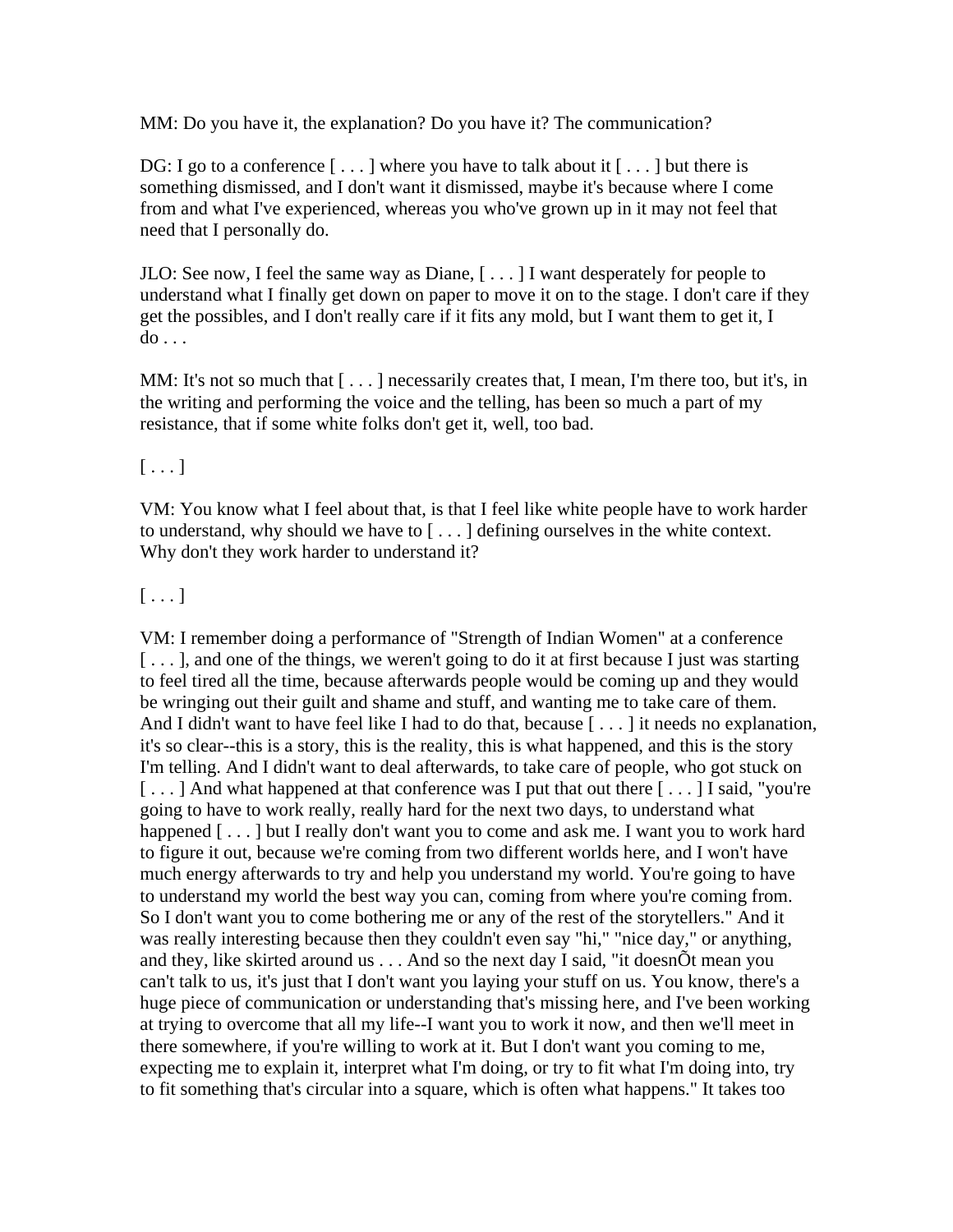much energy, and then I end up feeling just angry. So, then it was interesting, cause that's, it was interesting that people came up to us at the last day of the conference, and they started feeding back to us insights about their own, it forced them to go inside, it forced them to find those answers, and they came up with some really incredible things. But I worried the entire [ . . . ] because it's not just our responsibility to de-colonize, it's also other people's responsibility.

RH: That's what you were saying, the story about the theatre manager wanting you to do the story of the nuns along with it, I mean the story of the nuns would stand by itself, they would never say, "Well, if we're going to do a play about nuns, we've got to do a Native play that talks about residential schools . . ."

VM: Cause they did do that about a year ago, all by itself, and they wouldn't have any  $[\ldots]$ 

MR: [ . . . ] and if something that I write works, it works because my formula makes really good sense [ . . . ], and I think I could drive myself crazy, and make myself feel bad, because I don't know the difference between the first, second, and third act. And I could spend twenty years of my life trying to learn to fit into something that would make me a playwright, or I could spend my time writing plays, or writing stories. I think there's also something about just keep doing the work,  $[\dots]$  I just thought about Ingrid doing  $[\dots]$ and it was a thing that, as women, we just do the work [ . . . ] and for me, lots of times, writing isn't work. In fact, I feel guilty a lot of the times because I'm just doing what I want to do, and I get rewarded for it lots of times. I think there's a way that the oppression, can come [ . . . ] trying to figure it out, rather than doing what we do. And that's what I want to do, cause I would like to  $[\dots]$  I like my family, I like my community, and so [...] You know, if they don't like what I do, they let me know, and it doesn't matter whether, you know, what the review in the Star Tribune says, and that's  $[\ldots]$ 

SHF: Let's get back to who are you writing for? Are you writing for you, are you writing for your community, are you writing for, are you trying to teach something with your writing.  $[\ldots]$ 

VM: It's all of those things.

SHF: It could be all of those things, certainly ...

LAH: The best experience of my life is that,  $a \, | \, \dots \, |$  came from two short moments--one was a performance for the Musquokie (sp?), and because I write kind of absurd things, this particular, this laughter fell all over itself, and so I thought, "okay, thatÕs it." And I've done this same play for a lot of audiences that sit on their hands and they react, they don't know what to do with it, but that experience, and then the experience in California, where it started to [...] okay, Indians just laugh, "okay that's it." But the point is I did it for myself, but to have other Indians validate me, that's really the most important thing to me. My family, and other Indians laughed at the things I think are funny too, is all that counts, and it's still the only thing that counts.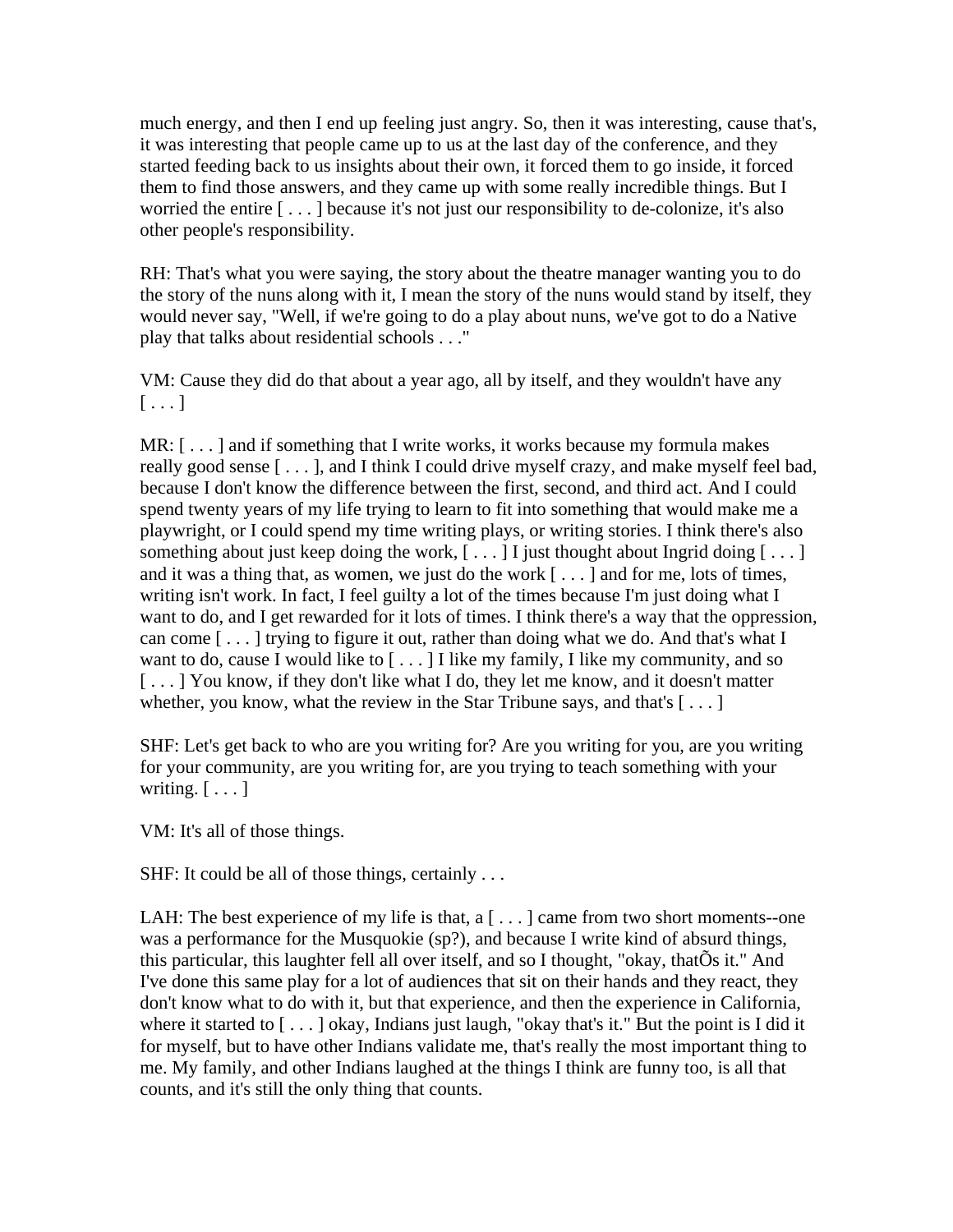# $[\ldots]$

DG:  $[\dots]$  I just never had the courage of saying, well that's the way it is, you know.

[?]: Perhaps it's because of your scholarly or academic position that you're challenged on that  $[\dots]$  practitioners  $[\dots]$  the privelege of not having to answer in the same way, in an academic or scholarly way, but it's not really fair, it's not really fair that you're put in that position.

## $[\ldots]$

DG: When you go to conferences, as an academic, people ask you this question, that's what you're being paid for, that's what a conference is about. Questions about "How do you explain this?" [ . . . ] It becomes almost more important than the play itself.

## $[\ldots]$

VM: You know, I'm thinking about, we've been studied and defined to death [ . . . ] I felt that that was real exercise in helping people understand my work [ . . . ] make them experience it.

JLO: That's what I was going to say, you know, it seems to me like everyone wants to print our plays in anthologies, but no one wants to do them. I mean, they want to read and they want to study them, but no one wants to do them on stage, so my goal is, I want to get up on stage so they can experience it, so we don't have to maybe come and define it and analyze it but just be there. You know, maybe they won't get anything but one thing and that's enough, you know. But I think there's this enormous interest right now, and I'm not denegrating the anthology by any means at all, because I think we need more of it, you know, but there is this interest in trying to define it, and slice and cut up and, you know, in that kind of academic way. But there doesn't seem to me to be an equal interest in coming to see our work and experience it [ . . . ]

RH: Let's get back to an earlier question about . . . Vera talked somewhat about it . . . about having your work performed by non-Native companies as opposed to not having it performed. It is more important to you as a writer to have the work done, or to have it done by Native companies?

LAH: The first people who produced one of my plays was Sojourner Truth, which is a black theatre company who hired Native actors . . .

RH: [...] difference between professional productions too, I mean, which have more wherewithal to identify and bring in performers from outside, or companies that are more [...] specific reason, who have to draw on a pool of talent [...]

LAH: Our director was an African-American, and he . . . Vera you were talking about the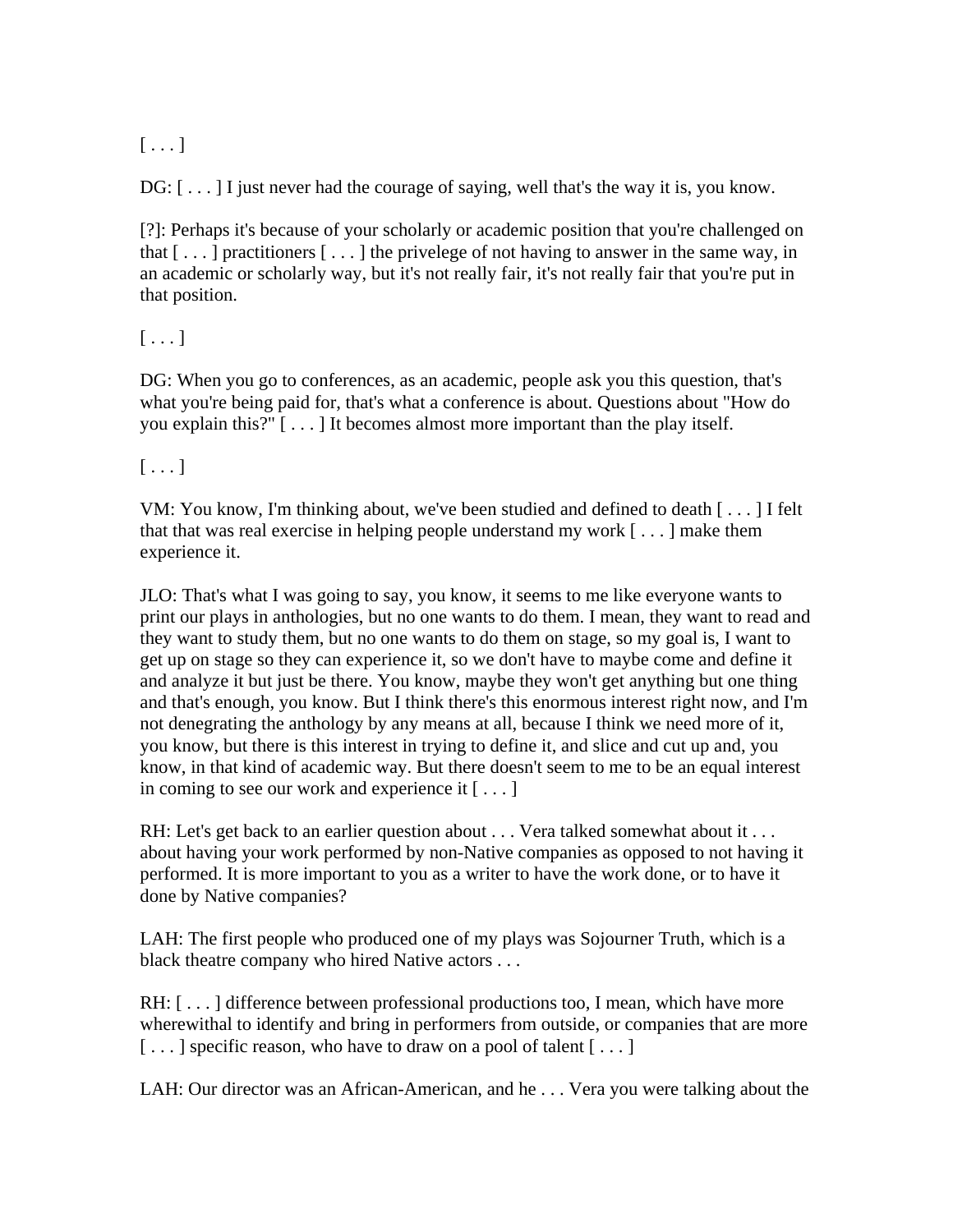difficulty in understanding our spirituality from our point of view . . . so he just, he just spent a lot of time with this material, kind of worked around, good staging, did a wonderful job. It was a wonderful job. So it was a matter of the director, I think, wanting to come to that place, and wanting to be a part of that experience, working with  $[\ldots]$ Extra work and research, you know it has to do with desire.

MR: That's what Vera said, instead of us having to do it, why don't the white people work harder to get it, and work harder to bring in Native performers, and educate audiences to [...] become your responsibility.

 $[\ldots]$ 

MR: You know, I go up to Canada, and I'm just in awe of all the Native people and all the Native theatre and all [ . . . ] And yet, it's like once I decided Minneapolis would work, and to recruit Native actors, people showed up. And out of, what do they say, 16,000 people here on campus? . . there have to be Native performers here, there have to be, and where's the closest reservation?

RH: Michigan.

 $[\ldots]$ 

MM: There have to be Native communities around.

?: Administrators are very good at making excuses. [ . . . ] trying to sort of break down the barriers, the ideas, you know, to find Native actors.

MR: Well, there is an assumption too, that those people you bring in to do a work, have to be taught, but they have the experience already, and it seems to me that, perhaps someone who has a cultural experience, storyteller, might very well be able, they don't have to be an actor as a profession, to be part of a project.

 $[\ldots]$ 

MM: [...] the struggle to be produced hasn't changed since [...] It doesn't change, and that's, that's part of theatre, that's part of the glory and the horror of it. It takes such effort to get something produced.

JLO: That's interesting  $\dots$  I had a very strange experience around to get something  $[\dots]$ workshop sites, and I wanted to cast partiuclarly people from my tribe, and I even went to my tribal headquarters and I've advertised it, and I've used that because I was determined, you know to get my people in that play. And they were trying to audition for me in their small space, but to bring them to where I wanted to produce to play was a whole new issue, and they were very afraid, and so, then you have that kind of problem too. I wanted to cast all Native people, and this was just a workshop production, but they were afraid to come to a larger space, this was at the University of Oklahoma, they were afraid to be in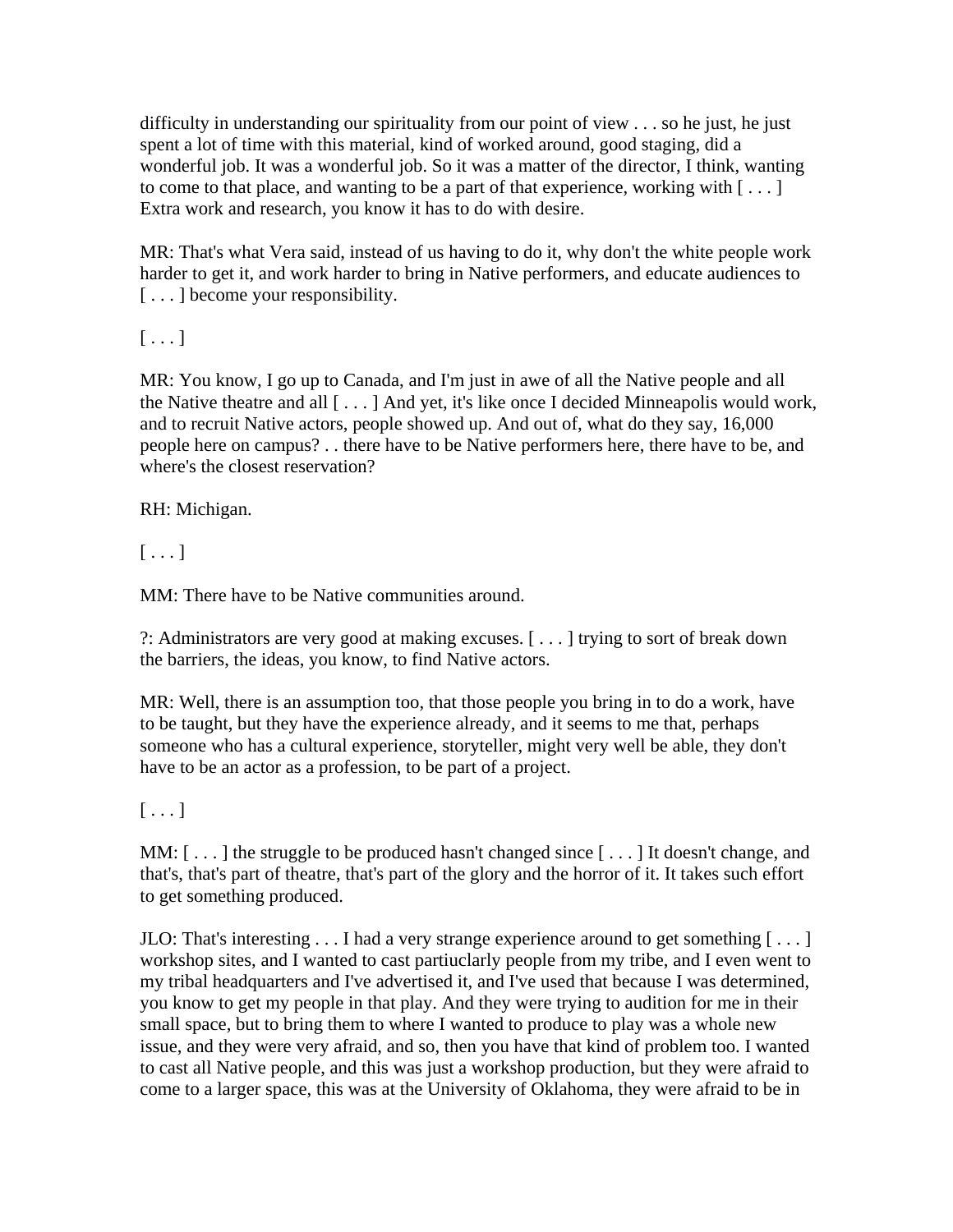that environment, afraid to use that theater. For the people who auditioned for me, theatre was a new thing. Theatre is a new thing for a lot of people in Oklahoma, I mean it really is. In my tribe, the rodeo is this big thing, and I was able to, if I could have cast the play and done it right there in tribal headquarters, that's probably what I should have done, because I was not going to be able to move them, and have them do it in an audience that they were not comfortable with yet, that's kind of an issue that I have to deal with, do I do my play right there in tribal headquarters for just that audience, or do I want to put it towards another kind of audience and another kind of production.

## $[\ldots]$

MM: Were you bringing people in to work with the tribe there, so they would feel secure in what they were doing?

JLO: I think they've done that.

VM: In all of my productions, I've had very few professional actors. In each production [...] I always hand picked them because they had the gift of storytelling, or they seemed to be somebody who's always performing in life, but they never had seen themselves on stage. Someone who's connected to the story that's being told [ . . . ] In terms of the performance here, I was wondering, this is a conference for Native women playwrights, how come you didn't ask them? [ . . . ] The people that are attending the conference, they just look like my characters. [ . . . ]

RH: I would be absolutely thrilled if anybody wants to step in and do this reading tomorrow, I would be absolutely thrilled to have that happen. This project evolved in a way that, I didn't have a lot of time to do that, and as the attendees [ . . . ] exactly who was coming [...] It's not an ideal situation, and I apologize for that.

VM: But it's interesting [ . . . ] working harder.

DG: [ . . . ] I know in Oklahoma, I was telling about this, they have a Five Civilized Tribes Playwriting Competition, I've known about this since 1984, it must be at least twenty-five, thirty years old. Every other year they choose a play that wins, and nothing ever happens to any of those plays--they're never produced, they're never . . . a prize is given, a thousand dollars, and who knows, after that, and so this is the story I hear, what happens to all this work?

 $[\ldots]$ 

LAH: You know, in Oklahoma, there is an underground Native theatre that do their own . . . they've got this where my sister got her start as an actress in Oklahoma City. And the Indians used to hang out at the bar, and then say, "Let's go write a play.Ó And then they'd do it at somebody's house or somebody's garage. And it's just, of course I'm talking probably twenty or twenty-five years ago . . .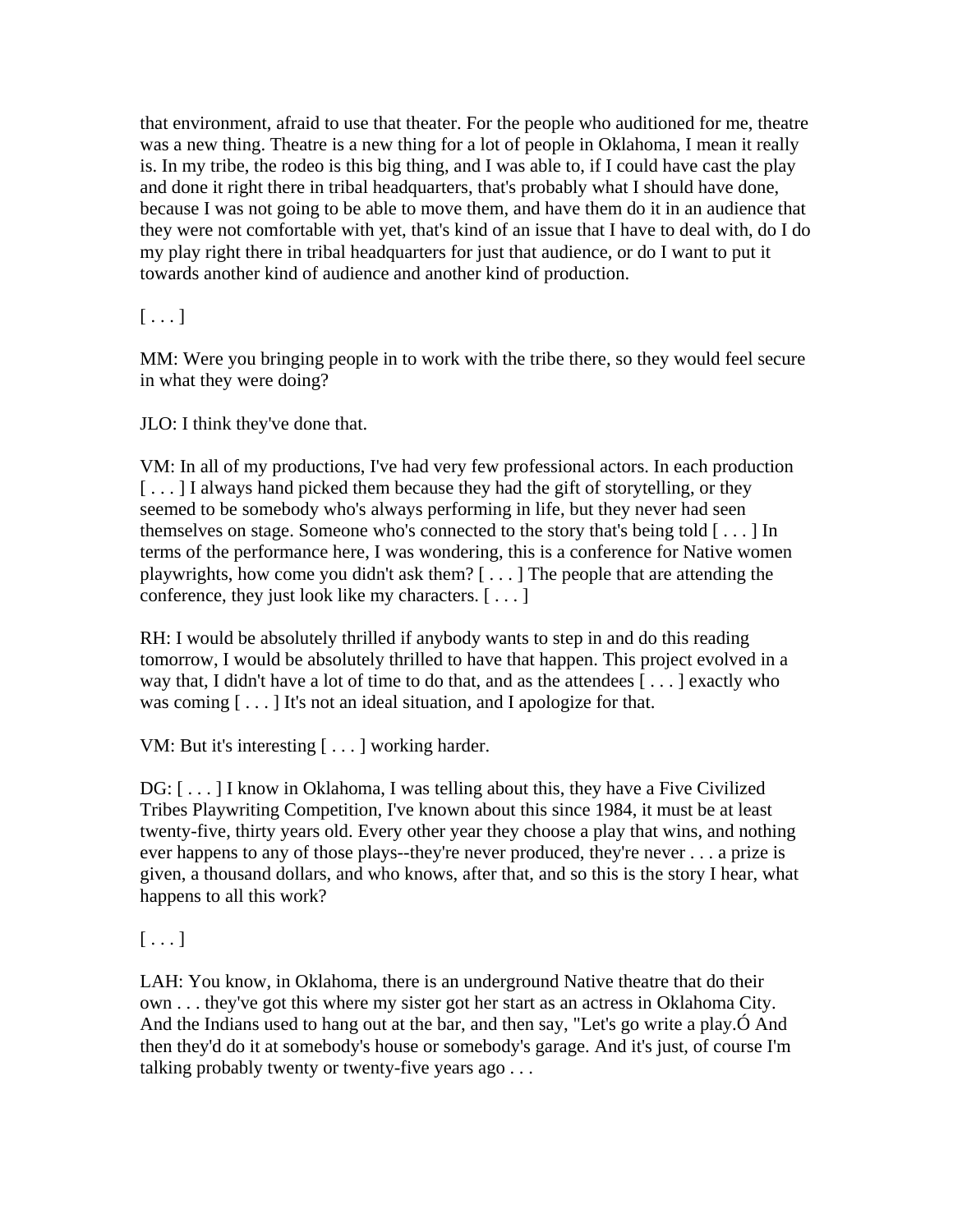DG: I actually lived in Tulsa, and there was an American Indian Theatre Company, and they did one of my pieces, "Weebjob." Well, the Indian who played him was having problems with alcoholism, and he could not be trusted, so a black man ended up being [...] and then, what was he, Lebanese or something, was the third character. So there was a problem even there in Tulsa, Oklahoma.

VM: I think part of the rejection, for me [ . . . ] is what Hollywood has done, I mean all these movies  $[\dots]$  it's just really left an impression  $[\dots]$ 

DG: I think that's one of the reasons I still feel the need to explain so much, because of that inborn shame, you know, when you feel that, you kind of need, or I do anyway, to define to yourself that you have legitimacy, this voice, this fragmented voice [ . . . ]

 $[\ldots]$ 

MM:  $[\dots]$  you know right away  $[\dots]$  that it's still accepted to take a white actor, it's like put some brown contacts on them, send them to the tanning spa, dye their hair, and [...] all those Hollywood movies they saw, and ... and it's really hard to be, then, also expected to help out this white actor or actress, because you're also in the cast with them, you're expected to give them all your stuff so they can do it . It's not right.

 $[\ldots]$ 

LAH: There's also though, we also have, not everybody that is Indian looks Indian. So we have plenty of spectrum, we've got white, black, red, you know we ran the spectrum in Indian country with the way people look, they could play all the parts, you know, so it isn't just the way we look or don't look. [ . . . ] Who was it who was talking to me about the theatre company in New York, and the Indians that run the spectrum, and he said to me, "It's just so, because we could play all the white parts, too." I can't remember who was telling me that.

RH: Does anybody have anything else they want to ask or talk about?

VK: It's really great to hear that you're all thinking about the same things that I think about over there thousands of miles away, you know, and have the same kinds of dilemmas about casting and who I'm writing for . . .

 $[\,\ldots]$ 

DG: I just wanted to say one more thing [...] look how important what everybody has said has been today--what if you just saw the work without what we've said. I want to make one more argument with you all for explanation, for some sort of conversation like we've had here for explaining the problems and . . . I feel it's important, they may outvote me.

RH: Well one of the purposes of doing this, as I said, as we do the anthology, is that we